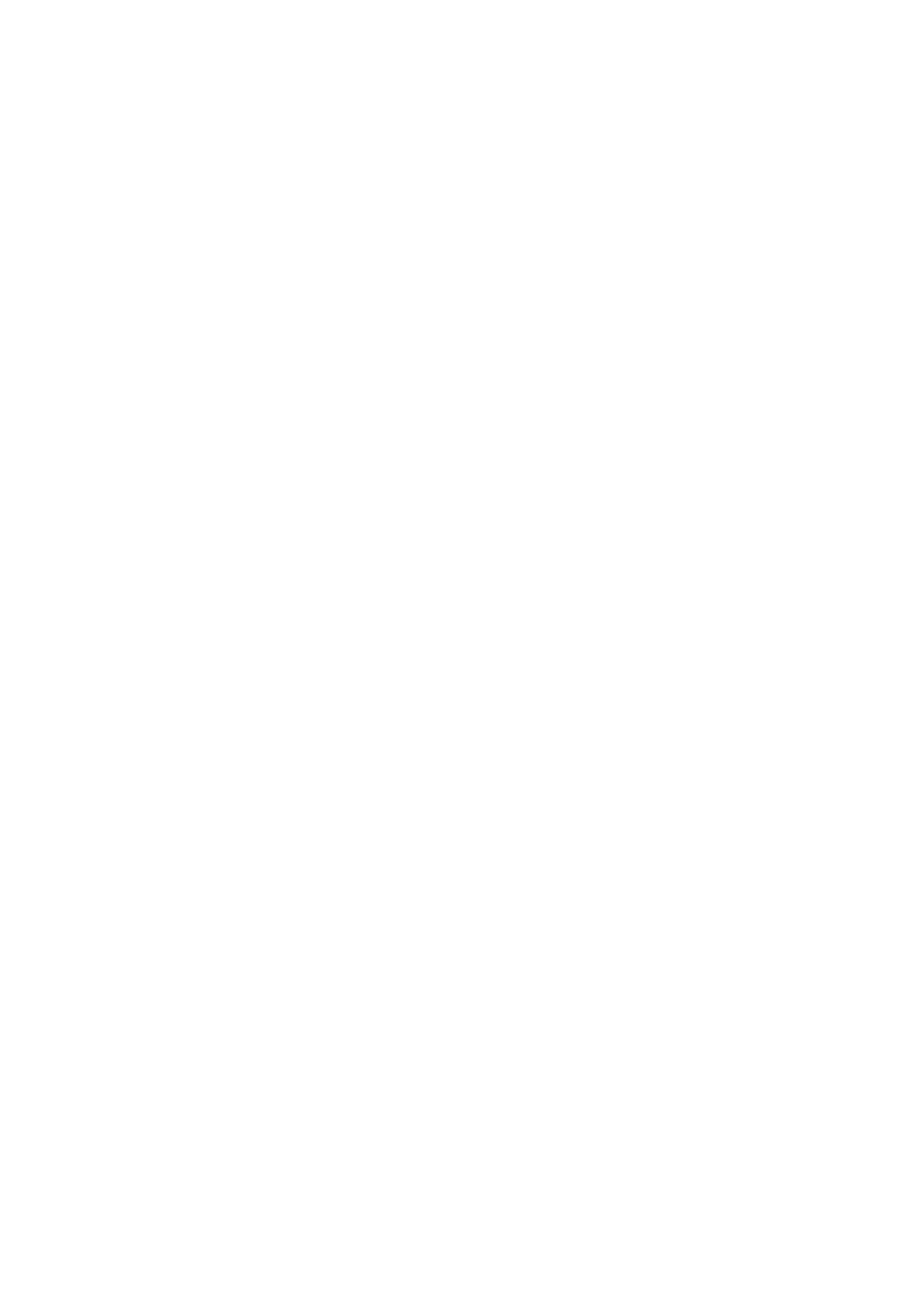This is the  $3<sup>rd</sup>$  report that Renhold Parish Council has prepared for delivery to every property in the Parish. It presents information on the Parish Council's activities during 2012 – 13 and shows how your money, in the form of the Parish Precept, has been spent. We hope you find it interesting, and welcome feedback on the content and format.

Ian Slater Chairman Renhold Parish Council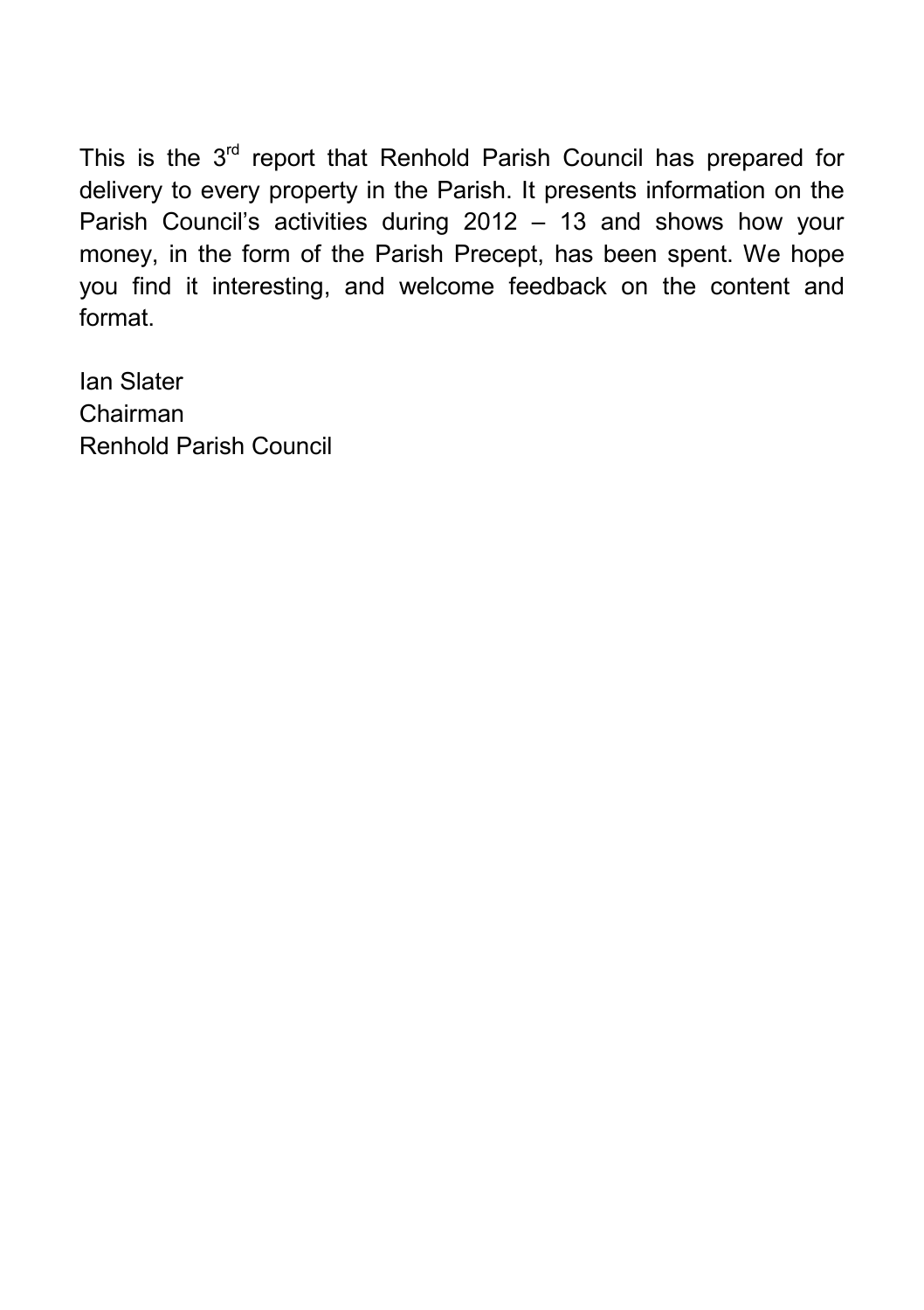#### **THE PARISH**

The Parish of Renhold encompasses the original village, essentially a collection of 'ends', and the 3 new estates off Norse Road – Cranbourne Gardens, Aspire and The Spires, sometimes now referred to by estate residents as "Lower Renhold". Renhold Brook forms the Parish boundary with Bedford. For the Parish Council the village and the new estates present different issues, as reflected in this report.

#### **THE PARISH COUNCIL**

The Parish Council comprises 9 Parish Councillors and the Clerk to the Parish Council. 5 Councillors are elected to represent the village ward and 2 each for the Cranbourne Gardens and Spires wards. The Clerk is a paid officer appointed by the Parish Council to keep the Parish Council's business in order.

The Parish Councillors were elected or co-opted in May 2011and have remained unchanged during 2012 – 13. Their details appear at the end of this report.

The Clerk is an on-going appointment. Mrs Lizzie Barnicoat has now been our Clerk for 4 years, during which time we have modernised and improved the way the Parish Council works.

In October 2011 Renhold Parish Council was awarded Quality Council status, in recognition of how it works, the processes it has in place, how it involves local residents, and many other matters. This is national recognition, and only 16 other Parish Councils in Bedfordshire have achieved this award.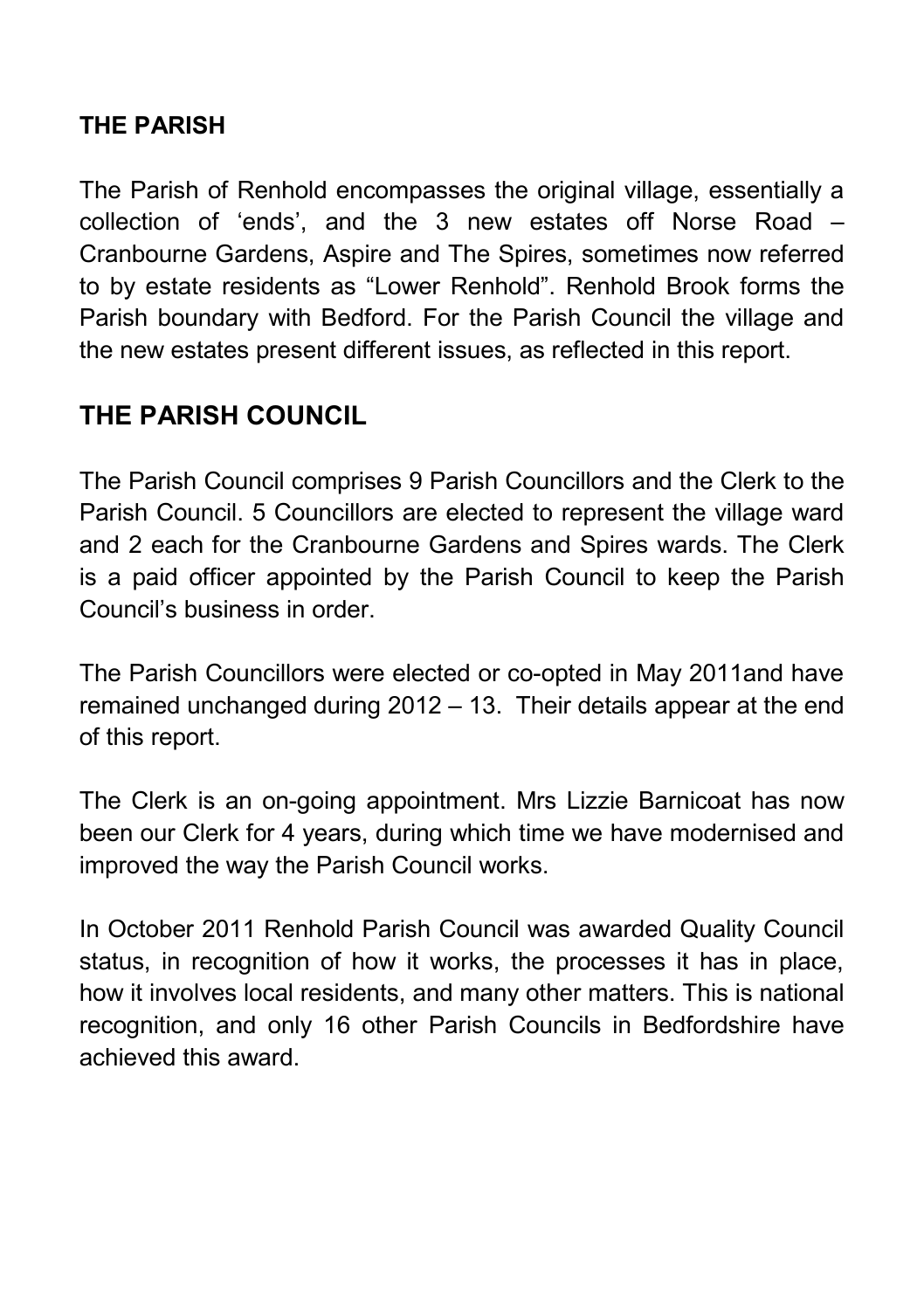#### **How We Work**

The Parish Council met 8 times during 2012-13. Meetings are held in the Village Hall and residents are invited to contribute to items on the agenda. There's a specific Open Forum item on each agenda when residents can raise their concerns for the Council to consider. Our Borough Council Ward Councillors, Carole Ellis and Stephen Moon, usually attend and bring us up-to-date on what the Borough Council is doing that impacts on the Parish. Meetings start at 7.30pm, and we aim to finish by 9.00pm.

To assist the Parish Council, committees are appointed, and their meetings are also open to residents. The Finance Committee met twice during 2012-13, and made recommendations to the Council in respect of matters such as the Parish Precept. The Highways Committee and Employment Working Group did not need to meet during the year. Councillors informally exchanged views on a few planning applications between Council meetings, the decisions then being endorsed by the Council at its next meeting.

Parish Councillors attend many other meetings as representatives of the Parish Council. These are principally with the Borough Council's Town and Parish Network, the Borough Assembly, the Bedfordshire Association of Town and Parish Councils, and with our MP. There are also workshops and training sessions on being a Councillor and on the rapidly changing planning system, and meetings with Officers from the Borough Council and the Police – for example on traffic issues.

In Renhold, Parish Councillors are not paid for their work and Councillors have not claimed expenses either. The cost of the Clerk is determined in relation to national scales.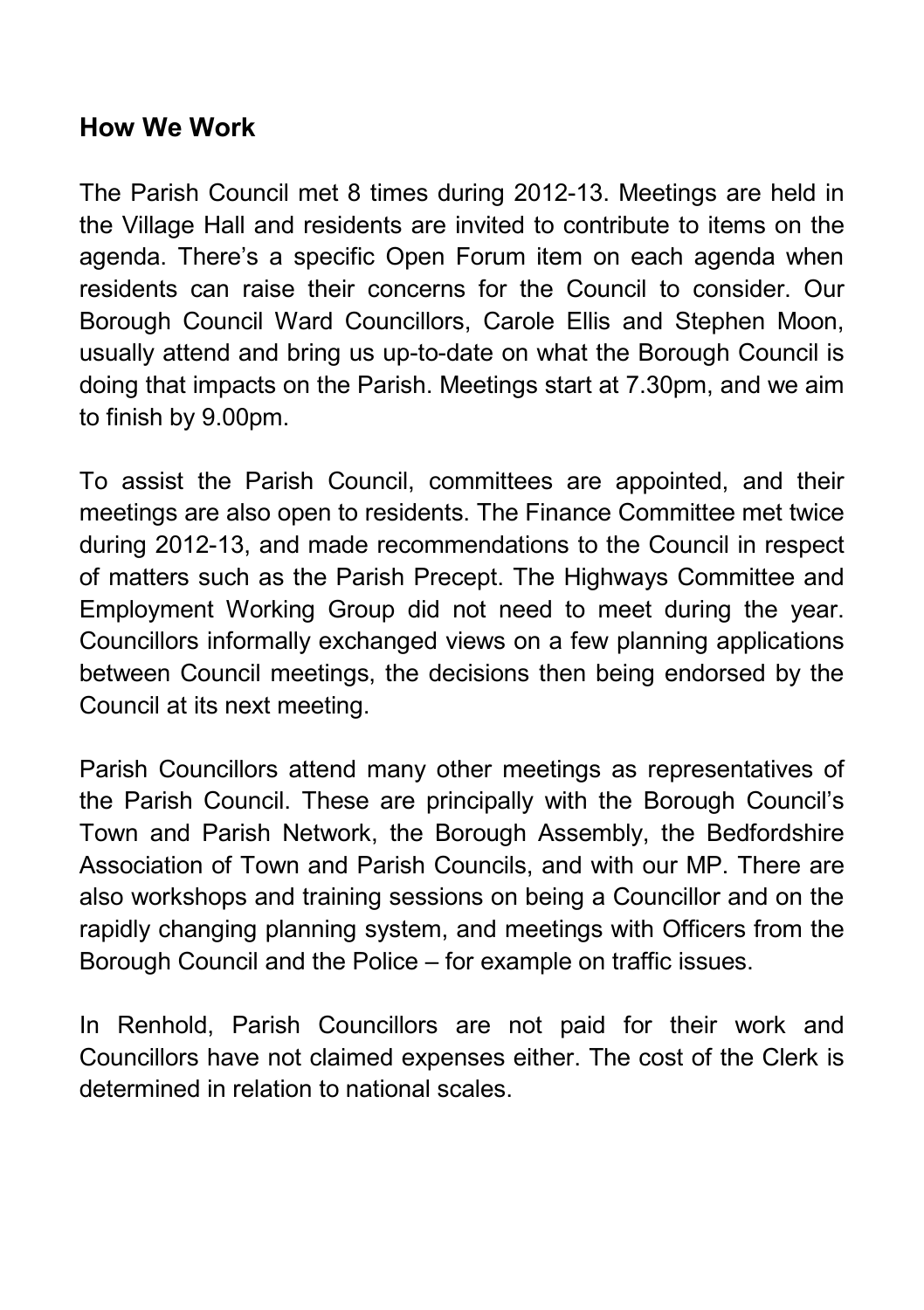#### **HIGHWAYS AND TRAFFIC**

Traffic issues have again dominated the Parish Council's agenda in 2012-13.

In the new estates the issues centre on on-going maintenance, including weed control, which in turn revolves around when roads, footways, open spaces and drains will be adopted and become the responsibility of the Borough Council. The Parish Council has supported local residents in endeavours to progress adoption and to provide maintenance by the house-builders in the meantime.

In the village the issues relate essentially to the failure by the authorities to enforce measures already in place to address speeding, rat-running and overweight traffic, and the traffic issues associated with Renhold VC Lower School. A 7.5 tonne weight limit is supposed to protect Hookhams Lane from excessively heavy goods vehicles [HGVs]. The Traffic Regulation Order [TRO] is supposed to protect Church End to Water End from traffic using this route as a short-cut to the A421 bypass, and speed limits are supposed to protect residents throughout the village from speeding traffic.

This report could dwell on the failure of the Borough Council and the Police to enforce these matters, and on the frustration at the slow progress to launch Community Speed Watch [CSW]. However, the Clerk, Councillors and local residents have worked tirelessly to achieve progress and there is light at the end of the tunnel, so let's concentrate on the positives. In 2010 residents used the Police Speed Indicating Device [SID] to 'catch' over 300 speeding drivers in sessions totalling 20 hours. The Police accepted that Renhold village had a problem, and [a] sent warning letters to these drivers and [b] started to use the camera van in the village. This continued through 2011. During 2011- 12 Borough Council officers identified the issues with HGVs in the area generally, and when advised by residents contacted the operators of HGVs using Hookhams Lane with warnings. These appear to have had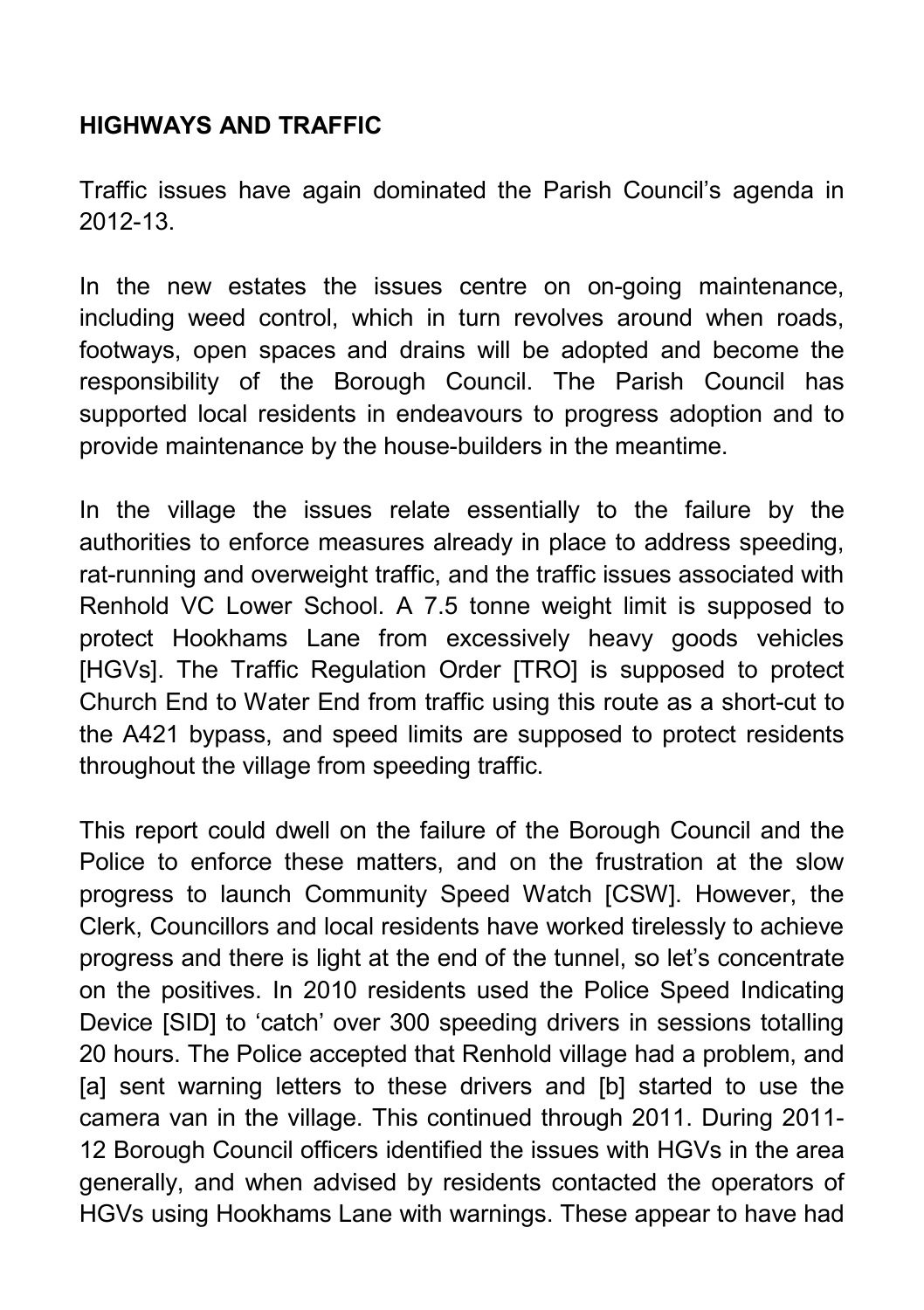some effect. In April 2012 number plate recognition cameras were used in the village for the first time; as a result drivers of HGVs using Hookhams Lane received warning letters, and if caught again may receive fixed penalty tickets and points on their licences. The Police followed this up with a day in Hookhams Lane in May 2012, and 3 days in the area of the TRO in December 2012. The Police are discussing with the Borough Council further ways by which the traffic issues can be addressed. This is good news, indicating that the effort of the Parish Council and local residents is beginning to bring results. It's a shame that some residents display signs warning drivers when the Police are in the village, so undermining everyone's efforts.

Progress on CSW has been deplorably slow, but now appears to be gaining pace, with the hope that soon residents will again be able to reinforce the speeding message by using the SID in the months ahead. Can you volunteer to help? We also distributed 'KILL YOUR SPEED' wheelie bin stickers through the village.

The issue with traffic at Renhold Lower School centres on the volume of parking at the start and finish of the school day. This affects the whole of Church End, causing traffic congestion and greatly increased risk of accidents, and causing annoyance to residents whose drives may be obstructed. Meetings have been held with the school, Parish and Borough Councillors and Borough Officers, and the reality is that there is no solution, not even partial. Walking buses, park-and-walk, even a car park have been considered, but all throw up issues we have been unable to resolve. The school is to have a 20mph speed limit, at an unspecified date, but this will merely slow traffic down and not restrict car parking. We will keep trying to find a solution.

The Parish Council has also requested reductions in the speed limit between the bypass and Green End but the Borough Council advised this did not qualify. A request has been made for white 'gates' at each entrance to the village, and the first may be installed at Green End before you receive this report.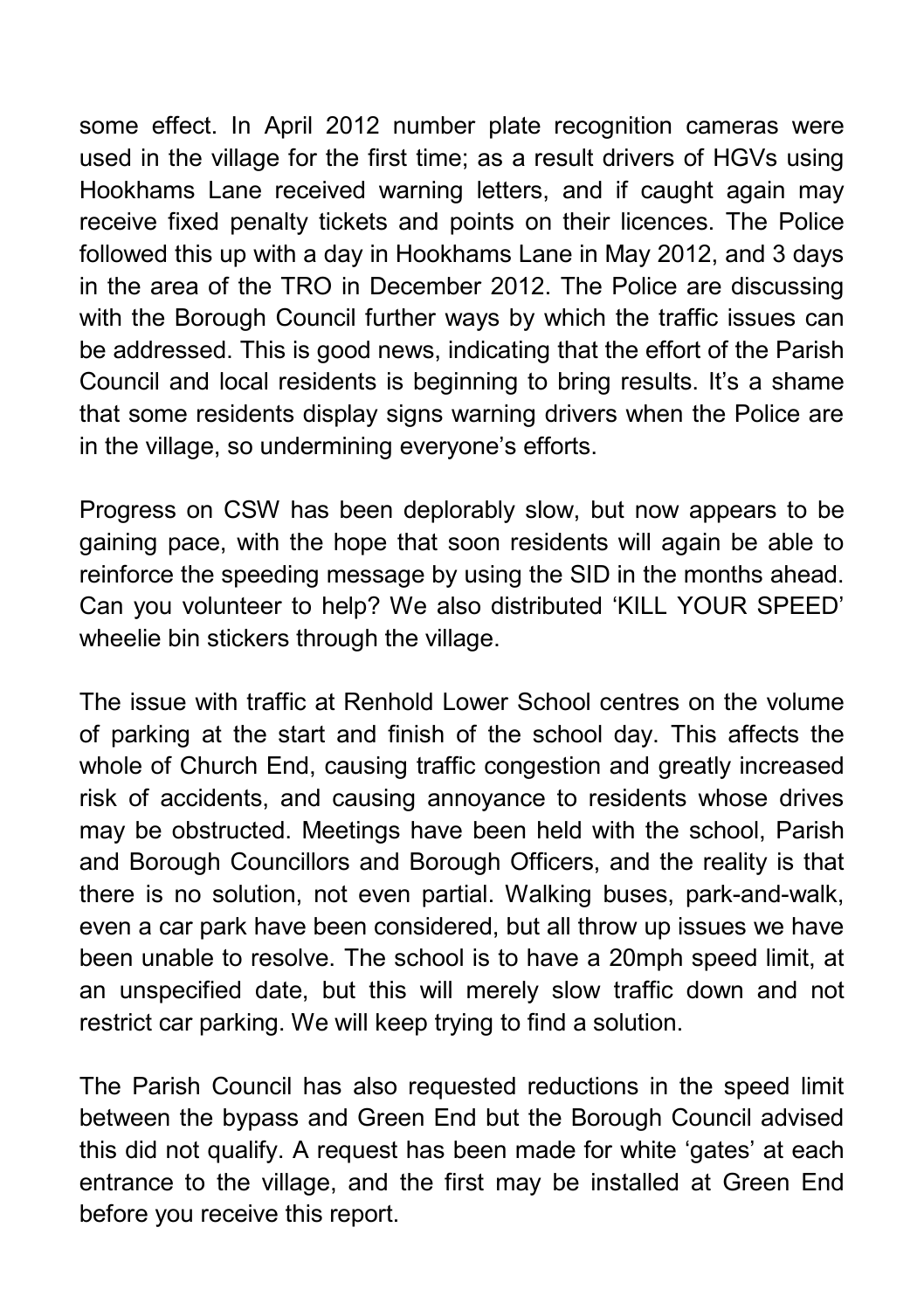There are then the day-to-day issues of road and footpath repairs, which we report to the Borough Council, and the Parish Council identifies the priorities each year for inclusion in the Borough Council's annual programme. Footways in Becher Close and Brickfield Road have been relaid in 2012-13.

The Parish Council will continue to give all of these issues its full attention in 2013-14, but residents must understand that the Parish Council has no formal powers on highway matters and so cannot, itself, resolve them.

#### **PLANNING**

The Parish Council is consulted by Bedford Borough Council on all planning applications in the parish and on all planning policy documents as they pass through their various stages. In 2012-13 the Parish Council commented on 15 planning applications, ranging in scale from the Lafarge quarries and the Aspire estate to small domestic extensions, garages and garden fences, and a wind turbine in Ravensden.

Our views are not always accepted by the Borough, but most are. In addition to the Parish Council, the Borough Council consults with neighbours adjoining the proposed development, with its own technical officers and with officers in local, regional and national bodies involved with the environment and conservation. The technical consultations carry more weight than locally expressed views and can mean that the Parish Council's comments are not reflected in the decision.

#### **ENVIRONMENT**

Much of the work in relation to traffic and planning is principally directed to improving the Parish's environment. The Parish Council is responsible for cutting the grass verges, and in 2011 supported the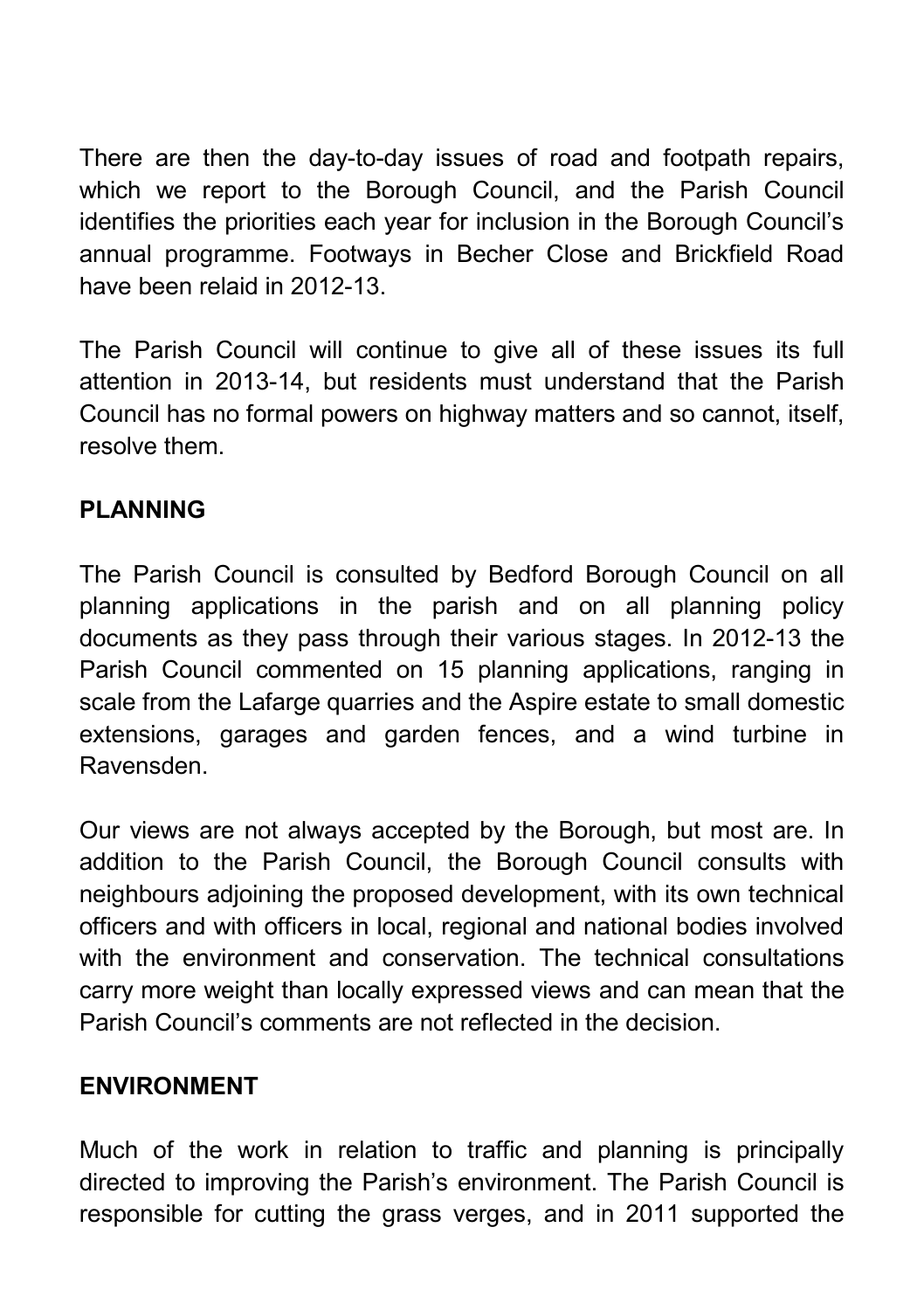planting of bulbs at the Ravensden Road / Wilden Road junction. We were unsuccessful in our bid for more in 2012-13. The Parish Council has supported occasional litter picks, but during 2011-13 volunteers have been signed up by the Borough Council as Street Champions for most roads in the village and some in the new estates, and they undertake regular litter picks that have greatly improved the Parish's environment. On a larger scale, the Parish Council has taken action to secure a clean-up of rubbish associated with the Aspire development.

#### **FINANCE**

The Parish Council is funded by the Parish Precept – you may have seen it referred to on your Council Tax bill. In 2012-13 this was set at £17,000, and this is split between the residential properties in the parish. As more houses are built off Norse Road, the amount required from each property is reduced. As a responsible council the Parish Council has regard to future events when setting the precept, and is also accumulating savings to address future requirements. We provide grants to a number of local organisations. The budget is summarised at the end of this report. In 2012-13 the Parish Council's expenditure was within budget for all items, with an underspend overall, although an element of this was collected to be put into the reserves. For 2013-14 the Parish Precept has remained at £17,000.

#### **OTHER MATTERS**

In 2012 the Parish Council started development of an e-mail circulation list to facilitate the speedy and economic circulation of information to residents. It has continued to express concern at the loss of our 'local bobby', and supported action by relevant authorities to deal with antisocial behaviour, especially on The Spires. On the 'social' front, the Parish Council was represented on and chaired the Diamond Jubilee Barn Dance organising committee. To celebrate the Queen's Diamond Jubilee the Parish Council purchased a commemorative bench that is now located in front of the church.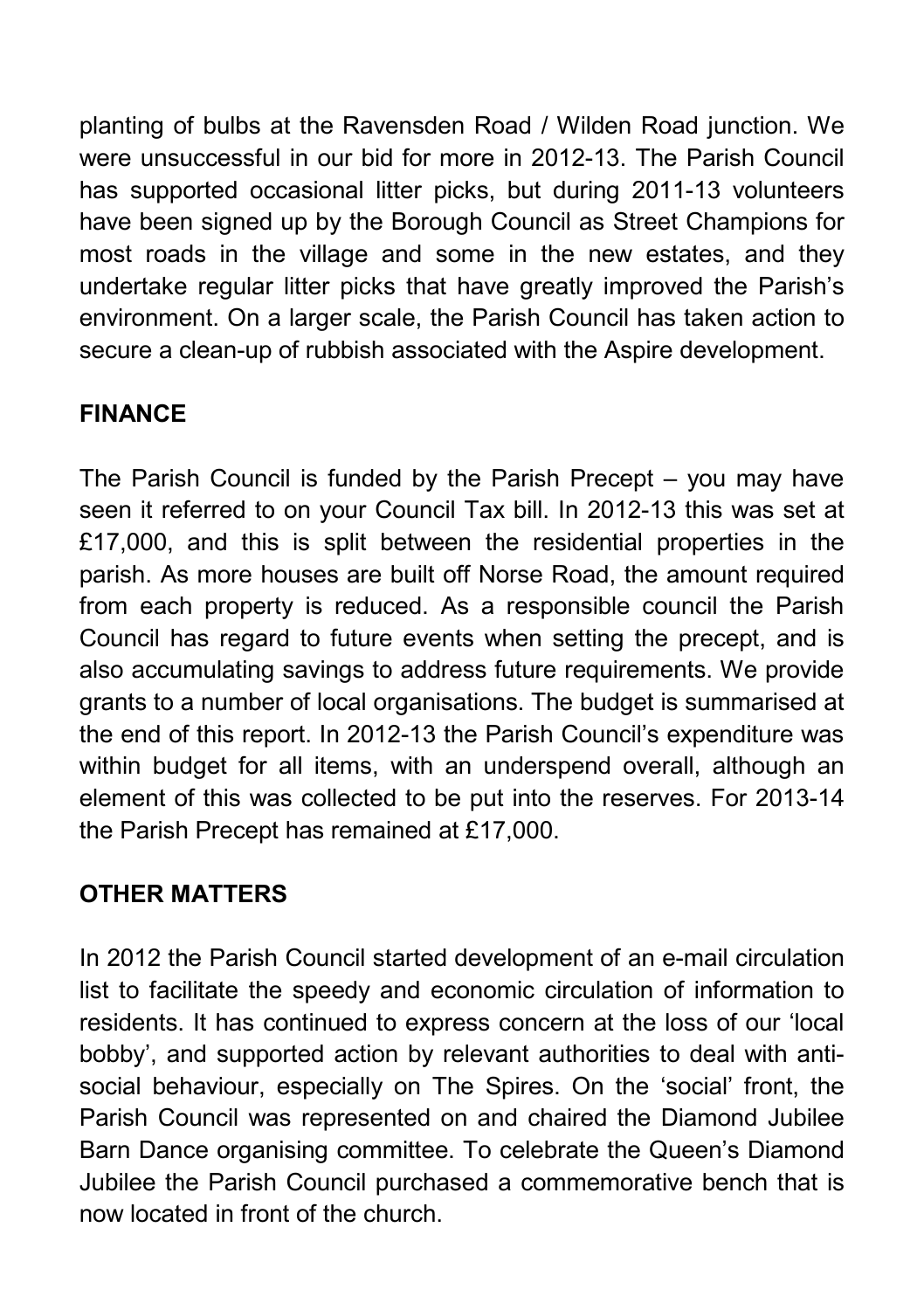There are reports each month in the Village Magazine on the Parish Council's activities, and you can always attend a meeting if something in particular interests you.

#### **RENHOLD PARISH COUNCIL**

#### **CLERK**

 Mrs Lizzie Barnicoat, 30 King William Close, Kempston, MK42 7BA, Tel 01234 841835, E-Mail lizzie\_barnicoat@hotmail.com

#### **COUNCILLORS**

| Stuart Andrews [Vice Chairman] | 01234 341246 |
|--------------------------------|--------------|
| Carl Bernard                   | 01234 363925 |
| Susan Brunsden                 | 01234 266281 |
| Margaret Dean                  | 01234 771520 |
| <b>Albert Gurney</b>           | 01234 870044 |
| Jim Leydon                     | 01234 870705 |
| Ian McDougal                   | 01234 772776 |
| Ian Slater [Chairman]          | 01234 772471 |
| James Stapleton                | 01234 771457 |

#### **WARD COUNCILLORS**

Carole Ellis

Stephen Moon

Full contact details are in the Village Magazine each month.